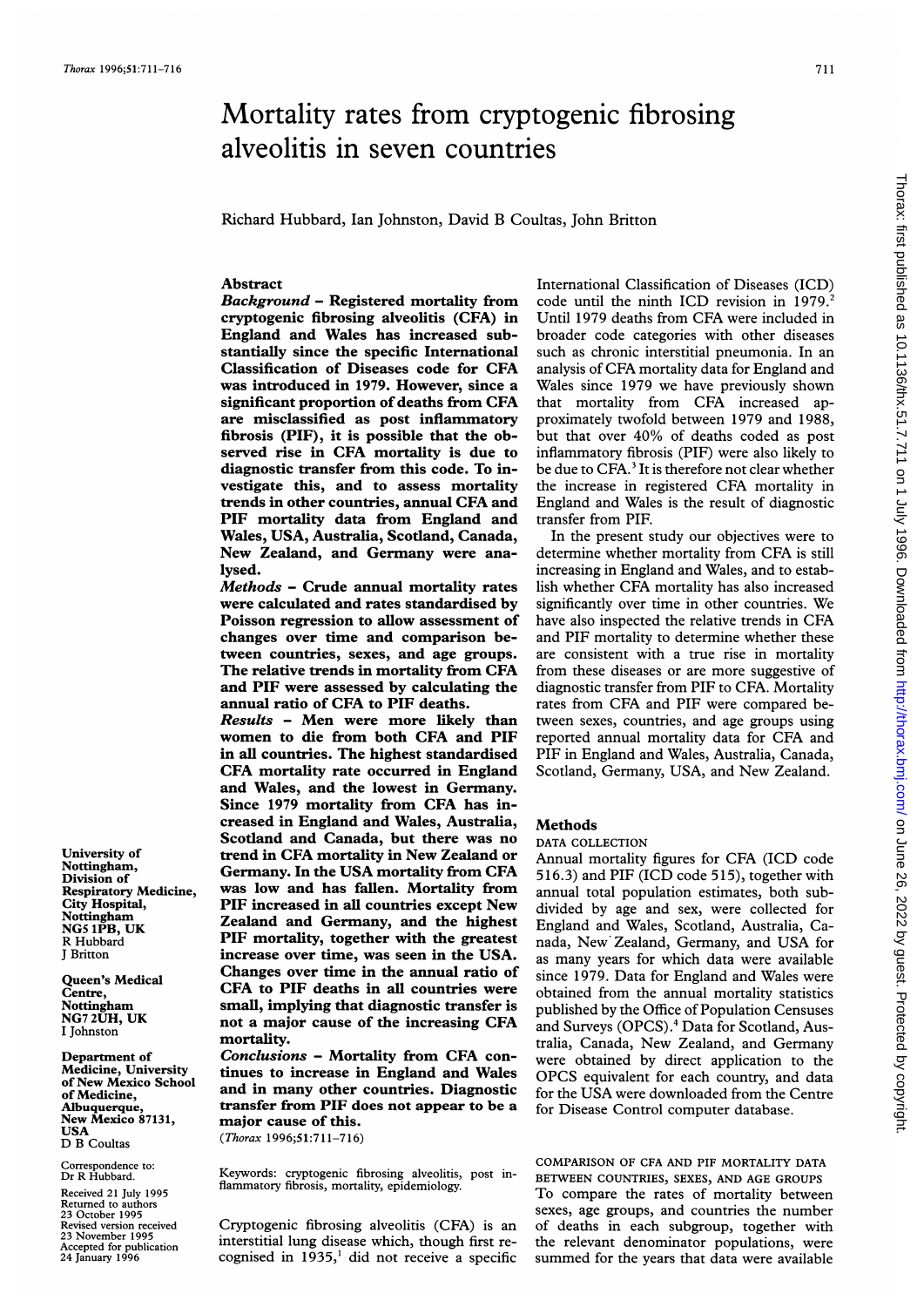Table 1 Sex and country specific mortality rates for CFA for data pooled over time

| Country           |            | Men compared with women |         | Countries compared with England and Wales |                    |         |  |
|-------------------|------------|-------------------------|---------|-------------------------------------------|--------------------|---------|--|
|                   | Rate ratio | 95% CI                  | p value | Rate ratio                                | 95% CI             | p value |  |
| England and Wales | 2.326      | $2.225$ to $2.432$      | 0.001   | 1.000                                     |                    |         |  |
| Scotland          | 1.829      | $1.566$ to $2.136$      | 0.001   | 0.891                                     | $0.823$ to $0.965$ | 0.005   |  |
| Canada            | 1.887      | $1.620$ to $2.197$      | 0.001   | 0.269                                     | $0.249$ to $0.291$ | 0.001   |  |
| Australia         | 1.993      | $1.738$ to $2.287$      | 0.001   | 0.495                                     | $0.462$ to $0.531$ | < 0.001 |  |
| New Zealand       | 1.965      | $1.403$ to $2.751$      | <0.001  | 0.672                                     | $0.569$ to $0.792$ | 0.001   |  |
| Germanv           | 1.571      | 1 000 to 2 468          | 0.050   | 0.017                                     | $0.014$ to $0.022$ | 0.001   |  |
| USA               | 1.806      | $1.648$ to $1.979$      | < 0.001 | 0.087                                     | $0.083$ to $0.092$ | <0.001  |  |

and standardised using Poisson regression modelling with the EGRET statistical package.5 In view of the small numbers of deaths in those aged under 44 years, age ranges were grouped together as 0-44, 45-54, 55-64, 65-74, 75-84, and >85 years.

TIME TRENDS IN CFA AND PIF MORTALITY

Crude annual mortality rates per 100 000 population were calculated for both CFA and PIF using the total numbers of deaths from each disease as the numerator and the total estimated population as the denominator. Annual mortality rates were then standardised with adjustment for age and sex using Poisson regression modelling. Trends in mortality were assessed for each country for the population as a whole, and within specific age groups. Since minor changes to the rules regarding coding were implemented in England and Wales in  $1983<sup>6</sup>$ , the analysis was repeated using data for the years from 1984 onwards only. To assess the relative trends in mortality from PIF and CFA over time the annual ratios of CFA to PIF deaths were calculated for each country and analysed by linear regression.

#### Results

Data were available for CFA and PIF deaths in Scotland, Australia, and Canada from 1979 to 1991, in England and Wales from 1979 to

1992, in the USA from 1979 to 1988, in New Zealand from 1980 to 1987, and in Germany from 1987 to 1992.

SEX, AGE GROUP, AND COUNTRY SPECIFIC MORTALITY RATES FOR CFA FOR DATA POOLED OVER TIME

After adjustment for age, men were significantly more likely to die from CFA than women in all countries (table 1) and, with adjustment for sex, mortality from CFA appeared to increase with age in all countries except Germany (fig 1). With adjustment for age and sex there were significant differences in CFA mortality rates between countries, with England and Wales having the highest rate, followed by Scotland, New Zealand, Australia and Canada, whilst CFA mortality rates in Germany and the USA were an order of magnitude lower (table 1). Since data were available for only a limited number of years for New Zealand and Germany, the comparison was repeated using only data from the years in common with England and Wales, but results were similar (Germany odds ratio (OR) compared with England and Wales 0-014, 95% confidence interval (CI) 0-011 to 0-018, p<0-001, New Zealand OR  $0.776$ , 95% CI 0.648 to 0.905, p<0.001).

# TIME TRENDS IN COUNTRY AND AGE GROUP SPECIFIC MORTALITY RATES FROM CFA

The crude CFA mortality rates suggested that mortality from CFA has increased in England



Figure <sup>1</sup> Rate ratios of age group-specific mortality from cryptogenic fibrosing alveolitis (CFA) compared with mortality in the 0-44 year age group pooled over available time period in England and Wales (U), Scotland (E]), Canada ( $\bullet$ ), Australia ( $\diamondsuit$ ), New Zealand ( $\blacktriangle$ ), Germany ( $\triangle$ ), and the USA ( $\bullet$ ).



Figure 2 Crude mortality rates for cryptogenic fibrosing alveolitis (CFA) in England and Wales  $(\blacksquare)$ , Scotland  $(\Box)$ , Canada ( $\blacklozenge$ ), Australia ( $\diamond$ ), New Zealand ( $\blacktriangle$ ), Germany  $(\triangle)$ , and the USA ( $\bullet$ ).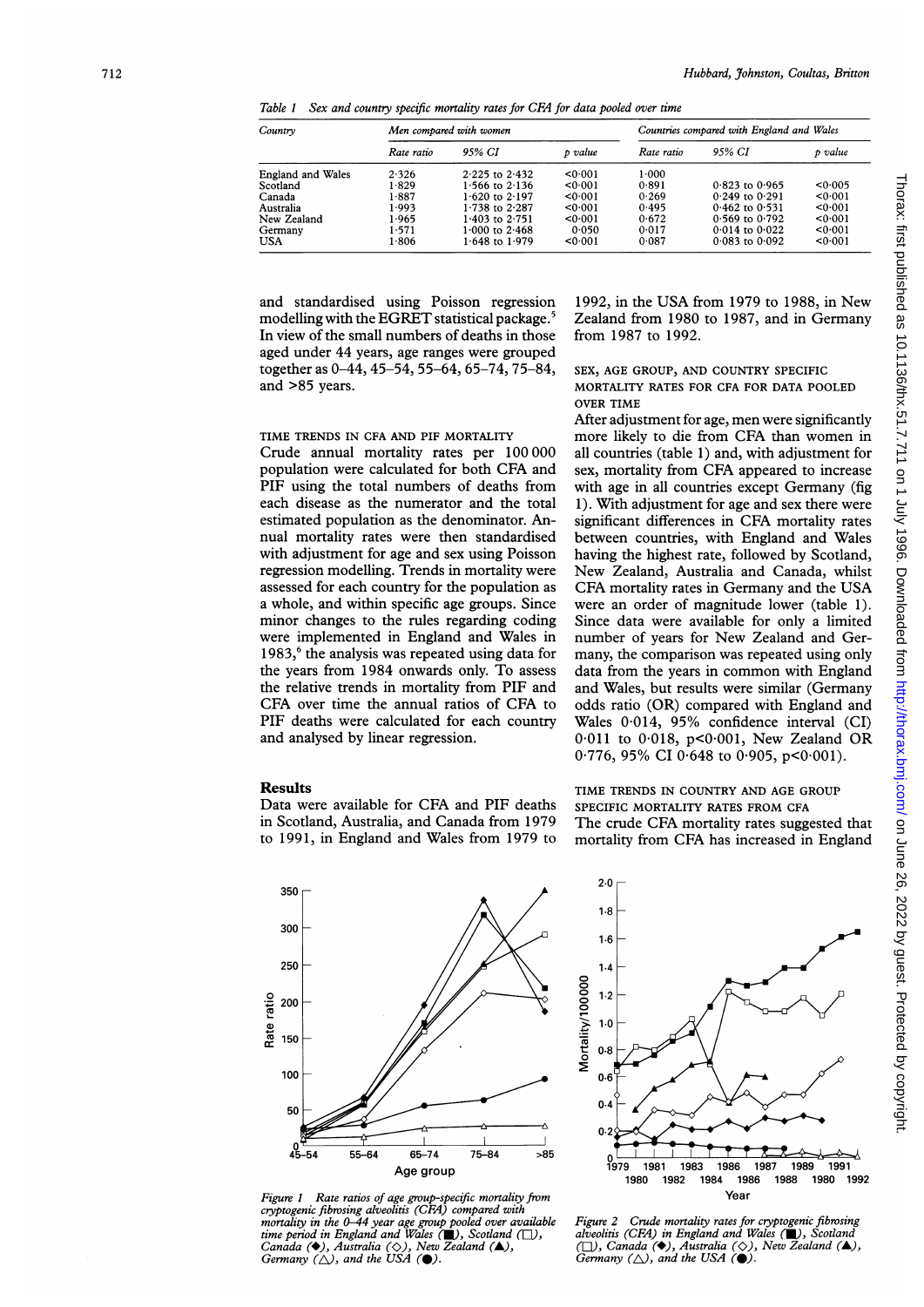| Country<br>Rate ratio    |        | Within each country adjusted for age and sex |          |           | Within each age group adjusted for sex |           |           |            |          |  |
|--------------------------|--------|----------------------------------------------|----------|-----------|----------------------------------------|-----------|-----------|------------|----------|--|
|                          | 95% CI | p value                                      | $0 - 44$ | $45 - 54$ | $55 - 64$                              | $65 - 74$ | $75 - 84$ | >85        |          |  |
| <b>England and Wales</b> | 1.065  | $1.059$ to $1.071$                           | 0.001    | $1 - 018$ | 1.023                                  | $1.054*$  | $1.066*$  | $1.070*$   | $1.098*$ |  |
| Scotland                 | 1.035  | 1 014 to 1 057                               | 0.001    | 1.003     | 1 002                                  | 1.043     | $1.049**$ | 1.031      | 0.997    |  |
| Canada                   | 1.045  | 1.022 to 1.068                               | 0.001    | 1.105     | 1.073                                  | 1.032     | 1.006     | $1.099*$   | 1.022    |  |
| Australia                | 1.077  | 1.057 to 1.098                               | <0.001   | 1.078     | 1.061                                  | 1.020     | 1.065*    | $1.115*$   | $1.161*$ |  |
| New Zealand              | 1.028  | $0.956$ to $1.104$                           | NS       | 1.213     | 0.728                                  | 1.090     | 1.015     | 1.039      | 0.974    |  |
| Germany                  | 1.037  | $0.910$ to $1.181$                           | NS       | 0.915     | 0.971                                  | 1.077     | 0.984     | 1.278      | 0.868    |  |
| USA                      | 0.953  | $0.938$ to $0.968$                           | 0.001    | $0.893*$  | $0.941***$                             | $0.921*$  | $0.960**$ | $0.971***$ | 1.014    |  |

Table 2 Rate ratios for annual increase in CFA mortality

\* p<0-001; \*\* p<0-005; \*\*\* p<0-05.

Table 3 Sex and country specific mortality rates for PIF for data pooled over time

|                   |            | Men compared with women |         | Countries compared with England and Wales |                    |         |  |
|-------------------|------------|-------------------------|---------|-------------------------------------------|--------------------|---------|--|
| Country           | Rate ratio | 95% CI                  | p value | Rate ratio                                | 95% CI             | p value |  |
| England and Wales | 2.246      | $2.139$ to $2.358$      | <0.001  | $1 - 000$                                 |                    |         |  |
| Scotland          | 1.728      | $1.512$ to $1.975$      | <0.001  | 1.456                                     | $1.358$ to $1.562$ | <0.001  |  |
| Canada            | 1.851      | $1.745$ to $1.964$      | <0.001  | 1.971                                     | $1.898$ to $2.046$ | <0.001  |  |
| Australia         | 2.215      | $2.016$ to $2.434$      | <0.001  | 1.317                                     | $1.251$ to $1.386$ | <0.001  |  |
| New Zealand       | 2.403      | $1.662$ to $3.476$      | < 0.001 | 0.715                                     | $0.599$ to $0.855$ | <0.005  |  |
| Germany           | 1-841      | $1.740$ to $1.946$      | 0.001   | 1.337                                     | $1.289$ to $1.386$ | 0.001   |  |
| <b>USA</b>        | 1-754      | $1.717$ to $1.791$      | 0.001   | 1.978                                     | $1.928$ to $2.030$ | 0.001   |  |

and Wales, Scotland, Australia, and Canada since 1979 (fig 2), although a temporary decrease was seen in Scotland in 1984. These increases were statistically significant after adjustment for age and sex (table 2), and when the analysis was repeated for England and Wales using data only from 1984 onwards the increase remained significant (OR for each year 1.038, 95% CI 1.029 to 1.048, p<0.001). In New Zealand and Germany there was no significant trend in CFA mortality and in the USA there was a significant decrease in mortality over time. Within each age group significant increases in mortality over time were confined to those aged over 65 except for England and Wales, and in three countries there were either no age specific increases in mortality over time (New Zealand and Germany) or mortality was significantly decreased (USA) (table 2).

#### SEX, AGE GROUP AND COUNTRY SPECIFIC MORTALITY RATES FOR PIF FOR DATA POOLED OVER TIME

Analysis of PIF data revealed that in all countries, after adjustment for age, men were significantly more likely to die from PIF than women (table 3) and, following adjustment for sex, mortality from PIF increased with age (fig 3). With adjustment for age and sex there were significant differences in PIF mortality rates between countries, with the highest rates occurring in the USA and Canada and the lowest rates in England and Wales and New Zealand (table 3). The repeat analysis for New Zealand and Germany using only data from the years in common with England and Wales gave similar results (Germany OR 1-230, 95% CI 1-178 to 1-285, p<0-001, New Zealand OR 0738, 95% CI 0-616 to 0-883, p<0-001).

TIME TRENDS IN COUNTRY AND AGE GROUP SPECIFIC MORTALITY RATES FROM PIF Crude mortality rates for PIF have increased since 1979 in all countries except New Zealand

and Germany (fig 4), although a temporary decrease was seen in Scotland in 1987. Following adjustment for age and sex, these increases were significant in all countries except New Zealand and Germany (table 4). Within each age group significant increases in PIF mortality over time were present, predominantly in the 45-54, 65-74, and 75-84 age groups, except for New Zealand where there were no significant increases in PIF mortality over time in any age group (table 4).

RATIO OF ANNUAL MORTALITY FROM CFA TO PIF The annual changes in the ratios of CFA to PIF deaths were small, although for England and Wales and Australia the ratio did increase, and for the USA it decreased significantly over time (table 5).



Figure 3 Rate ratios of age group-specific mortality from post inflammatory fibrosis (PIF) compared with mortality in the 0-44 age group pooled over available time period in England and Wales  $(\blacksquare)$ , Scotland  $(\square)$ , Canada  $(\blacklozenge)$ , Australia ( $\diamond$ ), New Zealand ( $\blacktriangle$ ), Germany ( $\triangle$ ), and the USA ( $\blacklozenge$ ).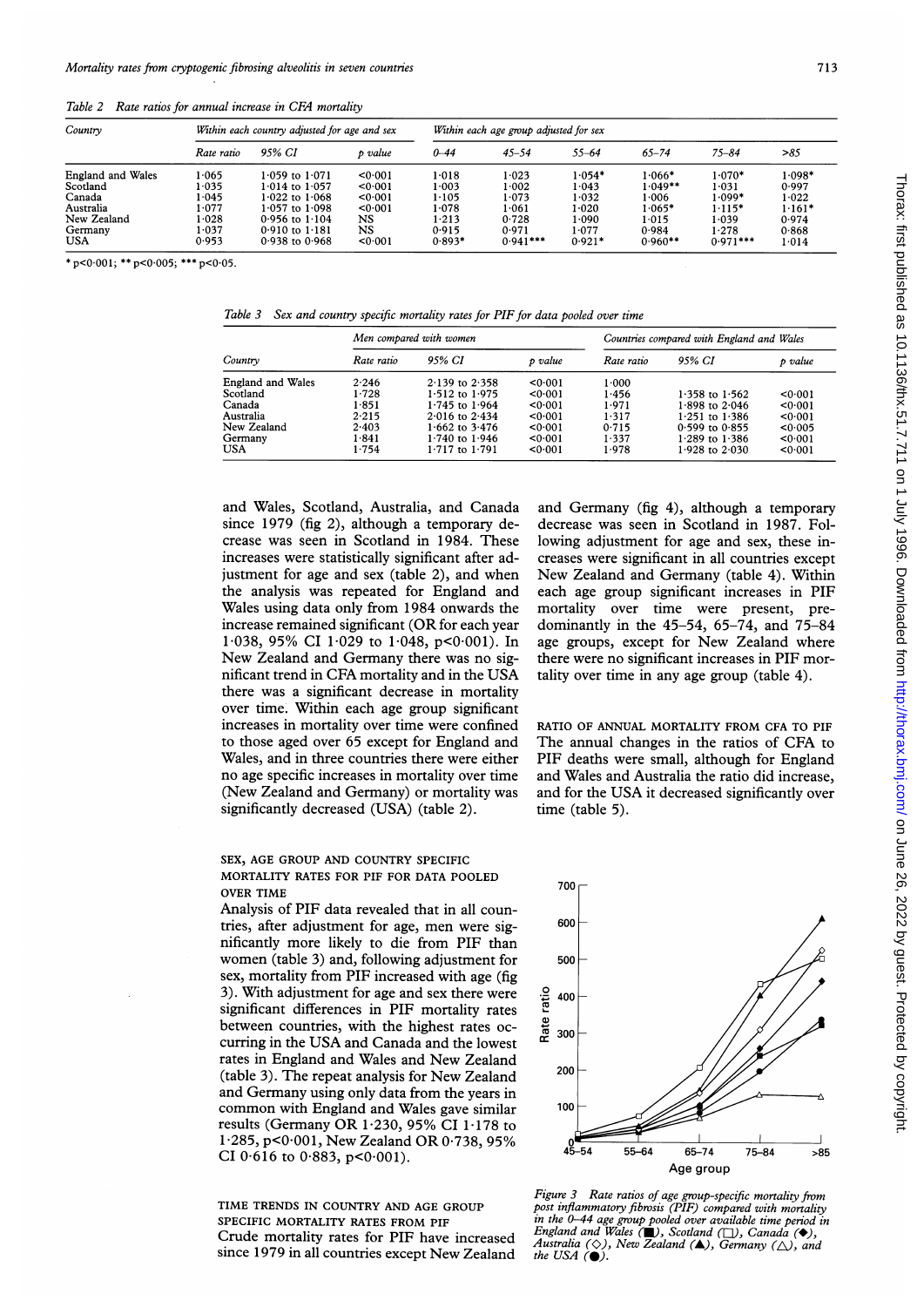| Country<br>Rate ratio    |        | Within each country adjusted for age and sex |          |            | Within each age group adjusted for sex |           |            |           |            |  |
|--------------------------|--------|----------------------------------------------|----------|------------|----------------------------------------|-----------|------------|-----------|------------|--|
|                          | 95% CI | p value                                      | $0 - 44$ | $45 - 54$  | $55 - 64$                              | $65 - 74$ | $75 - 84$  | >85       |            |  |
| <b>England and Wales</b> | 1.027  | $1.021$ to $1.033$                           | 0.001    | $0.989*$   | $1.350***$                             | 1.001     | $2.237*$   | $1.038*$  | 1.060      |  |
| Scotland                 | 1.030  | $1.012$ to $1.049$                           | 0.001    | 0.861      | 1-169                                  | 0.981     | 1.028      | 1.065*    | $1.064***$ |  |
| Canada                   | 1.027  | $1.019$ to $1.036$                           | 0.001    | 1.040      | $1.684*$                               | 1.003     | $1.032*$   | $1.031*$  | $1.040*$   |  |
| Australia                | 1.026  | 1 013 to 1 038                               | 0.001    | $0.910***$ | $1.803***$                             | 1.018     | $1.022***$ | $1.047*$  | 1.019      |  |
| New Zealand              | 1 014  | $0.938$ to $1.095$                           | NS       | 1.171      | 0.642                                  | 1.025     | 1.046      | 0.938     | 1.230      |  |
| Germanv                  | 1011   | $0.995$ to $1.028$                           | NS       | 1.029      | $1.448*$                               | 0.972     | 1.012      | $1.041**$ | 1.040      |  |
| USA                      | 1.039  | 1∙036 to 1∙043                               | 0.001    | 1 009      | 1.383*                                 | 1 023*    | $1.038*$   | $1.046*$  | $1.058*$   |  |

Table 4 Rate ratios for annual change in PIF mortality

 $*$  p<0.001; \*\* p<0.005; \*\*\* p<0.05.



Figure 4 Crude mortality rates for post inflammatory fibrosis (PIF) in England and Wales  $(\blacksquare)$ , Scotland  $(\square)$ , Canada ( $\blacklozenge$ ), Australia ( $\diamondsuit$ ), New Zealand ( $\blacktriangle$ ), Germany  $(\triangle)$ , and the USA ( $\bullet$ ).

Table S Linear regression of the annual ratios of CFA to PIF mortality

| Country           | Annual<br>change<br>in ratio | 95% confidence<br>interval | p value |
|-------------------|------------------------------|----------------------------|---------|
| England and Wales | 0.042                        | $0.034$ to $0.049$         | <0.0001 |
| Scotland          | 0.006                        | $-0.014$ to 0.026          | NS      |
| Canada            | 0.003                        | $-0.001$ to $0.007$        | NS      |
| Australia         | 0.020                        | $0.007$ to $0.034$         | 0.01    |
| New Zealand       | $-0.003$                     | $-0.261$ to $0.255$        | NS      |
| Germany           | 0.0005                       | $-0.005$ to 0.004          | NS      |
| <b>USA</b>        | $-0.005$                     | $-0.003$ to $-0.006$       | 0.0005  |

#### **Discussion**

This study shows that the increase in registered CFA mortality in England and Wales from 1979 to 1988 noted previously<sup>3</sup> has continued, and that similar increases have occurred in Scotland, Australia, and Canada during the period since 1979 for which data were available for these countries. Overall, the highest mortality rates for CFA were seen in England and Wales, followed by Scotland, New Zealand, Australia, and Canada. The CFA mortality rates for the USA and Germany were considerably lower than those for the other countries, and the USA data were exceptional in demonstrating <sup>a</sup> significant fall in CFA mortality over time. Temporary decreases in reported CFA mortality were noted in Scotland in 1984 and in New Zealand in 1985, and in PIF mortality in Scotland in 1987; the reasons for this are not clear. In all countries men were

significantly more likely to die from CFA than women, and there was a trend towards increasing mortality from CFA with increasing age. For all countries except the USA and Germany the trends in PIF mortality were similar to those for CFA mortality, and significant increases over time were seen in PIF mortality in England and Wales, Scotland, Canada, and Australia. In contrast to CFA, PIF mortality rates in the USA and Germany were of a similar magnitude to those for other countries and, in the USA, PIF mortality increased significantly over time. The patterns of PIF mortality rates for the different ages and sexes were similar to those for CFA with men more likely to die from PIF than women and mortality increasing with age but, in contrast to CFA, PIF mortality was also increasing over time in the 45-54 year age group.

Although the increases seen in the number of registered deaths from CFA may reflect <sup>a</sup> true increase in mortality, they could also be the result of changes in diagnostic labelling  $$ either by the physician assigning the cause of death for a patient or during subsequent coding of the cause given on the death certificate. The accuracy of death certificate coding has been investigated for England and Wales and the specificity of CFA mortality coding found to be high at 83%.<sup>3</sup> However, a substantial proportion of deaths (45%) coded as PIF were also found to meet diagnostic criteria for CFA. Thus it is possible that decreasing use of the less specific PIF code over time, with an increase in the use of the specific code for CFA, may explain the rises seen in CFA mortality rates. If such diagnostic transfer were an important factor then PIF mortality should have fallen over time, or at least the ratio of CFA to PIF mortality should have increased. However, in the four countries in which an increase in CFA mortality occurred, simultaneous increases were seen in PIF mortality and annual changes in the ratio of CFA to PIF deaths were small. Thus, it appears unlikely that diagnostic transfer was a major contributor to the increase in CFA mortality in these countries.

Changes to the actual practice of coding may also influence reported mortality. In 1984 the rules in England and Wales were altered to come into line with the recommendations of the World Health Organisation, such that in cases in which an unspecified pneumonia was recorded in the first part of the death certificate the underlying cause of death was coded according to the diagnosis given in the second part. To assess the effects of this change dual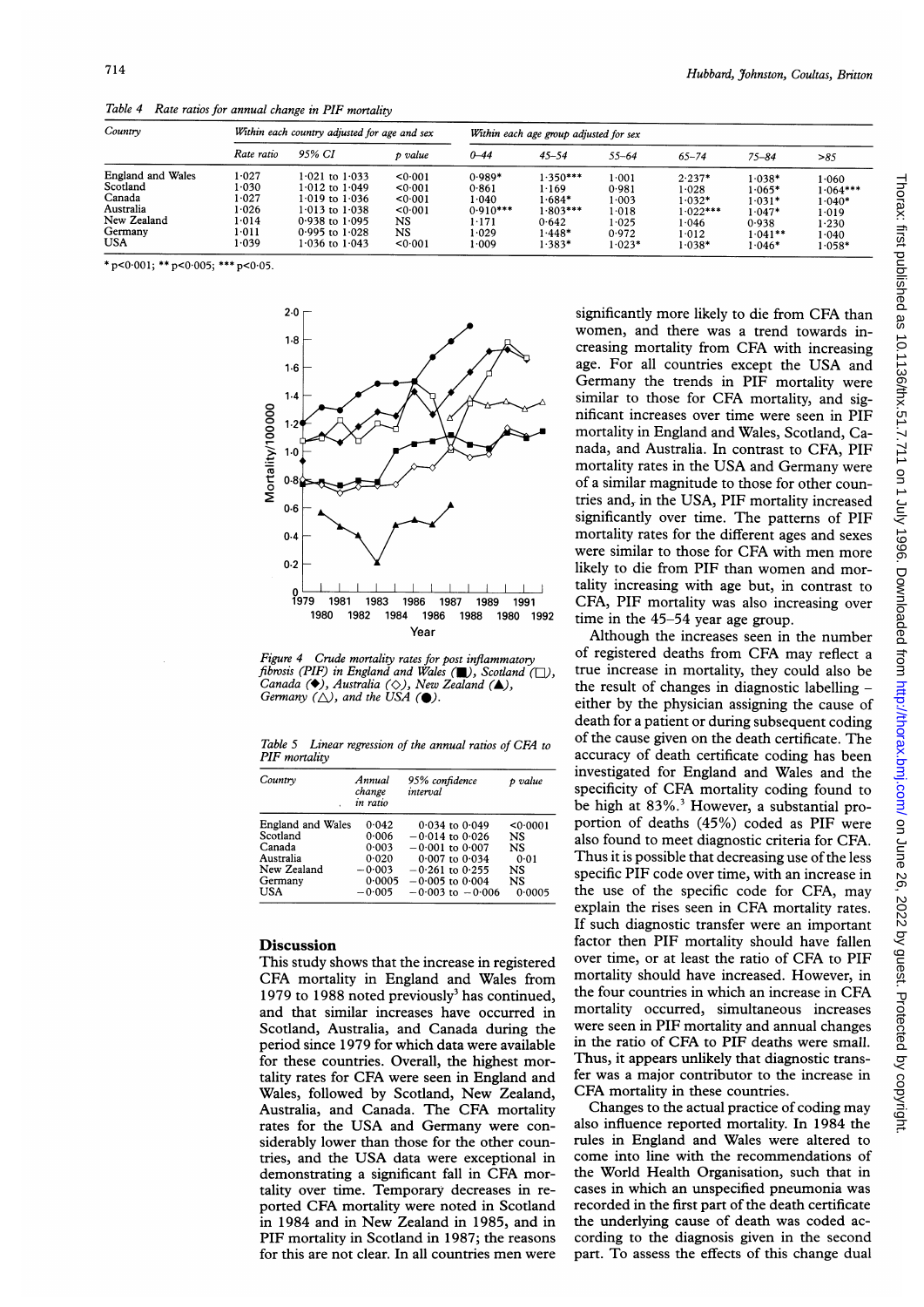coding using both sets of rules was used in  $1984<sup>6</sup>$  and, as might be expected, the number of deaths reported as being from CFA was increased under the new rules. The amount of this increase was 6%, and this effect can be seen in the plot of crude mortality from CFA as an upward step in 1984. However, although this change may explain some of the increase in CFA mortality seen in England and Wales in 1984, it cannot explain the progressive increase seen both before and after this time. Furthermore, when data for the years before 1984 were excluded and the analysis repeated, the significant trend remained.

Changes in clinical practice leading to an increased recognition of fibrotic lung diseases may also produce changes in registered mortality rates from CFA. It is likely that more detailed investigation of patients during the 1980s and 1990s, particularly amongst the elderly, has contributed to an increase in ascertainment of CFA mortality. Ultimately, however, the effect of increased diagnostic ascertainment on reported mortality should diminish with time as the registered rate approaches the true one, and to date this does not appear to have occurred in any of the four countries where CFA mortality is currently increasing. From this it follows that, if increased case ascertainment is responsible for the increases in registered CFA mortality, then <sup>a</sup> substantial proportion of CFA deaths still remain undiagnosed, or at least unregistered as such.

Another explanation for the trends in CFA and PIF mortality is that they reflect a true increase in mortality from CFA in England and Wales, Scotland, Canada, and Australia. What might explain, however, the different trends in CFA mortality seen in the USA, Germany, and New Zealand? The CFA mortality rates for the USA are particularly unusual since they are low relative to other countries and are falling significantly over time. If the USA had the same mortality rate from CFA as England and Wales then the expected number of deaths would be approximately 2500 when, in fact, the average number of deaths reported each year from CFA is currently less than 200. This suggests that either the disease is far less common in the USA than in England and Wales or that there are marked differences in the diagnosis or coding of CFA deaths in the USA. The best estimate of CFA prevalence in England and Wales is six per 100 000' based on <sup>a</sup> case control study in Nottingham, whilst that for the USA is 20 per 100 000 derived from a population based registry in New Mexico.<sup>8</sup> Although different methods were used to produce these figures, they certainly do not suggest that the disease is less common in the USA. Assuming patients with CFA to have <sup>a</sup> mean survival time of five years, $9$  these estimates of CFA prevalence suggest that the incidence (and therefore the approximate death rate) of CFA in the USA should be in the range of 1-4 per 100000 per year, and thus an estimated 2500-10000 people with CFA will die each year in the USA. The simplest explanation for the difference between the observed number

of deaths of 200 and the expected number of between 2500 and 10 000 is that deaths from CFA in the USA are systematically coded as PIF and this, in turn, explains why the PIF mortality rates are so high. Evidence to support this hypothesis is provided by the investigation of the <sup>51</sup> cases of CFA from the New Mexico Interstitial Lung Disease Registry who died during follow up (personal communication, Dr D Coultas). For these cases PIF was recorded on the death certificates of 39% and CFA in only 22%. Examination of the vital statistics for these cases revealed that none had been coded as dying from CFA, but that 33% were coded as dying from PIF. The data for Germany show similar trends to those from the USA and, although the expected number of deaths each year is 800-3200, the average number of reported deaths is less than 20 and here also systematic miscoding of CFA as PIF may be occurring. In New Zealand the CFA mortality rates are similar to those in England and Wales and PIF mortality rates are lower. Here, the absence of any clear trend in CFA mortality may be partly explained by the fact that data were only available for a limited number of years.

In all countries men were significantly more likely to die from CFA than women, and in all except Germany there was a trend towards increased mortality with age. These findings are consistent with those from clinical case series<sup>10-14</sup> and the New Mexico Interstitial Lung Disease Registry<sup>8</sup> and, although the reason for the gender difference is unknown, they raise the possibility that traditionally male occupational exposures may be risk factors for the disease. Two case control studies, together with <sup>a</sup> series of case reports, have suggested that exposure to metal dust and wood dust may be associated with CFA.<sup>715-19</sup>

In conclusion, this study has shown that mortality from CFA has increased significantly in several countries since 1979 and that this trend does not appear to be due to diagnostic transfer from PIF. In the USA, however, mortality rates from CFA were low and have fallen significantly over time, and this may reflect systematic coding of CFA as PIF. The increasing importance of CFA as <sup>a</sup> cause of death and disability, together with the poor response of CFA to treatment,<sup>2021</sup> mean that it is important that the potential cause (or causes) of this disease are recognised so that steps may be taken where possible to prevent it.

- 2 World Health Organisation. *International Classification of*<br>Di*seases 1975.* 9th revision. 9th ed. Geneva: WHO, 1977.<br>3 Johnston I, Britton J, Kinnear W, Logan R. Rising mortality
- from cryptogenic fibrosing alveolitis. BMJ 1990;301:<br>1017–21.
- 4 Office of Population Censuses and Surveys. Mortality statistics 1979-92. London: HMSO, 1980-93 (Series DH2).<br>5 Anonymous. EGRET reference manual. Seattle: Statistics and
- Epidemiology Research Corporation and Cytel Software Corporation, 1990.
- 6 Office of Population Censuses and Surveys. Mortality stat-
- 
- *istics 1984.* London: HMSO, 1985 (Series DH2).<br>
7 Scott J, Johnston J, Britton J. What causes cryptogenic<br>
fibrosing alveolitis? A case-control study of environmental<br>
exposure to dust. BMJ 1990;301:1015-7.<br>
8 Coultas DB

<sup>1</sup> Hamman L, Rich AR. Fulminating diffuse interstitial fibrosis ofthe lungs. TransAm Clin ClimatolAssoc 1935;51:154-63.